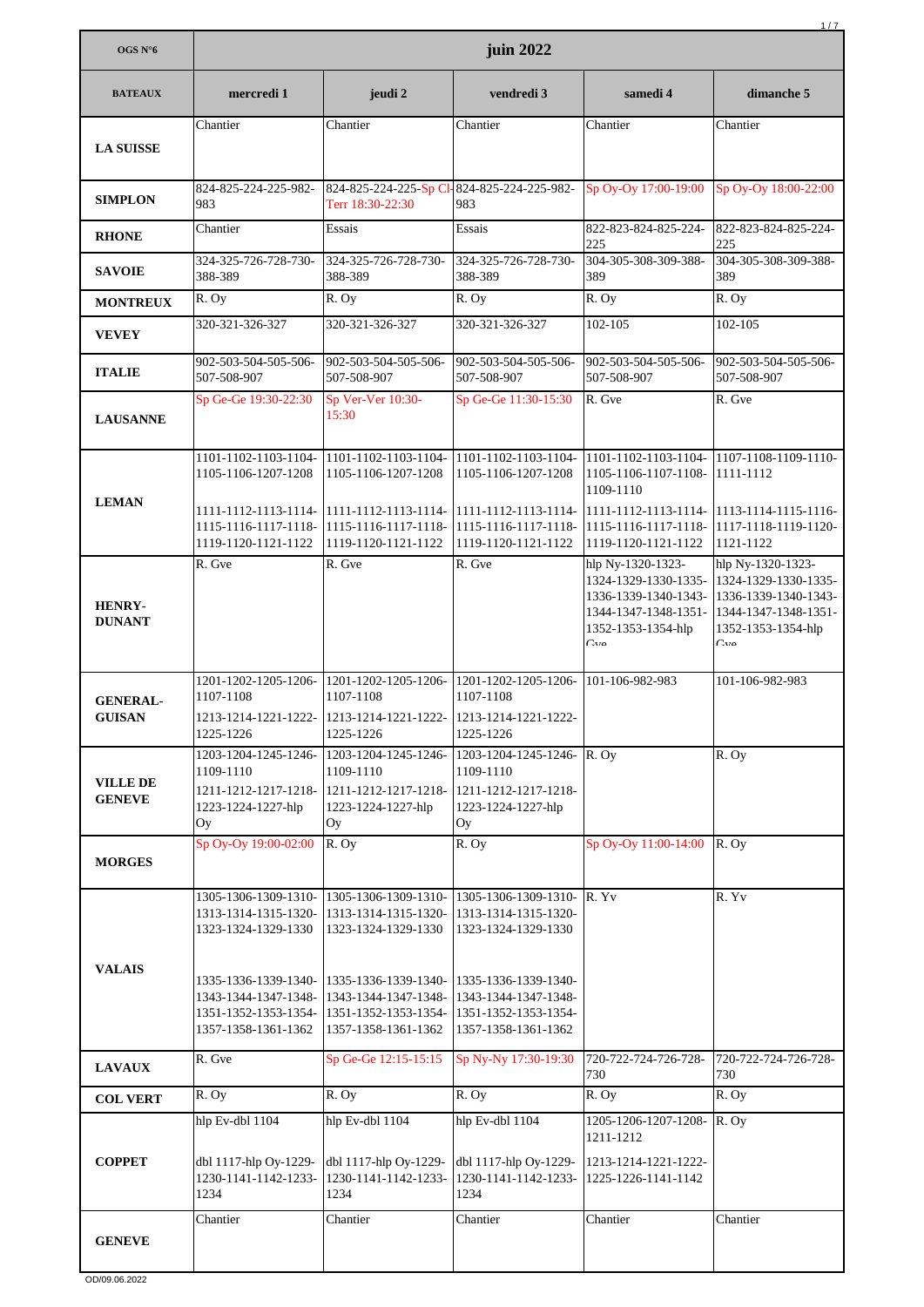| OGS N°6                          | juin 2022                                                                                                       |                                                                                             |                                                                                             |                                                                                                                                                            |                                                                                             |  |
|----------------------------------|-----------------------------------------------------------------------------------------------------------------|---------------------------------------------------------------------------------------------|---------------------------------------------------------------------------------------------|------------------------------------------------------------------------------------------------------------------------------------------------------------|---------------------------------------------------------------------------------------------|--|
| <b>BATEAUX</b>                   | lundi 6                                                                                                         | mardi 7                                                                                     | mercredi 8                                                                                  | jeudi 9                                                                                                                                                    | vendredi 10                                                                                 |  |
| <b>LA SUISSE</b>                 | Chantier                                                                                                        | Chantier                                                                                    | Chantier                                                                                    | Chantier                                                                                                                                                   | Chantier                                                                                    |  |
| <b>SIMPLON</b>                   | R. Oy                                                                                                           | 824-825-224-225<br>Sp Oy-Oy 19:00-23:00                                                     | R. Oy                                                                                       | R. Oy                                                                                                                                                      | R. Oy                                                                                       |  |
| <b>RHONE</b>                     | 822-823-824-825-224-<br>225                                                                                     | Sp Ro-Ro 19:00-23:30                                                                        | 824-825-224-225-982-<br>983                                                                 | 824-825-224-225-982-<br>983                                                                                                                                | 824-825-224-225-982-<br>983                                                                 |  |
| <b>SAVOIE</b>                    | 304-305-308-309-388-<br>389                                                                                     | 324-325-726-728-730-<br>388-389                                                             | 324-325-726-728-730-<br>388-389                                                             | Sp à quai 7:30-12:25<br>324-325-726-728-730-<br>388-389                                                                                                    | 324-325-726-728-730-<br>388-389                                                             |  |
| <b>MONTREUX</b>                  | R. Oy                                                                                                           | R. Oy                                                                                       | R. Oy                                                                                       | Sp Oy-Ge 18:30-21:45                                                                                                                                       | R. Oy                                                                                       |  |
| <b>VEVEY</b>                     | 102-105                                                                                                         | 320-321-326-327                                                                             | 320-321-326-327                                                                             | 320-321-326-327                                                                                                                                            | 320-321-326-327                                                                             |  |
| <b>ITALIE</b>                    | 902-503-504-505-506-<br>507-508-907                                                                             | 902-503-504-505-506-<br>507-508-907                                                         | 902-503-504-505-506-<br>507-508-907                                                         | 902-503-504-505-506-<br>507-508-907                                                                                                                        | 902-503-504-505-506-<br>507-508-907                                                         |  |
| <b>LAUSANNE</b>                  | R. Gve                                                                                                          | R. Gve                                                                                      | Sp Ge-Ge 10:00-15:00                                                                        | Sp Ge-Ge 19:00-23:00                                                                                                                                       | R. Gve                                                                                      |  |
|                                  |                                                                                                                 |                                                                                             | Sp Ge-Ge 19:30-23:30                                                                        |                                                                                                                                                            |                                                                                             |  |
|                                  | 1107-1108-1109-1110-<br>1111-1112                                                                               | 1101-1102-1103-1104-<br>1105-1106-1207-1208                                                 | 1101-1102-1103-1104-<br>1105-1106-1207-1208                                                 | 1105-1106-1207-1208                                                                                                                                        | 1101-1102-1103-1104- 1101-1102-1103-1104-<br>1105-1106-1207-1208                            |  |
| <b>LEMAN</b>                     | 1113-1114-1115-1116- 11111-1112-1113-1114-<br>1117-1118-1119-1120-<br>1121-1122                                 | 1115-1116-1117-1118-<br>1119-1120-1121-1122                                                 | 1111-1112-1113-1114-<br>1115-1116-1117-1118-<br>1119-1120-1121-1122                         | 1111-1112-1113-1114-<br>1115-1116-1117-1118-<br>1119-1120-1121-1122                                                                                        | 1111-1112-1113-1114-<br>1115-1116-1117-1118-<br>1119-1120-1121-1122                         |  |
| <b>HENRY-</b><br><b>DUNANT</b>   | hlp Ny-1320-1323-<br>1324-1329-1330-1335-<br>1336-1339-1340-1343-<br>1344-1347-1348-1351-<br>1352-1353-1354-hlp | R. Gve                                                                                      | R. Gve                                                                                      | R. Gve                                                                                                                                                     | Sp Ge-Ge 11:30-16:30                                                                        |  |
| <b>GENERAL-</b><br><b>GUISAN</b> | 101-106-982-983                                                                                                 | 1201-1202-1205-1206-<br>1107-1108<br>1213-1214-1221-1222-<br>1225-1226                      | 1107-1108<br>1225-1226                                                                      | 1201-1202-1205-1206- 1201-1202-1205-1206- 1201-1202-1205-1206-<br>1107-1108<br>1213-1214-1221-1222- 1213-1214-1221-1222- 1213-1214-1221-1222-<br>1225-1226 | 1107-1108<br>1225-1226                                                                      |  |
| <b>VILLE DE</b><br><b>GENEVE</b> | R. Oy                                                                                                           | 1203-1204-1245-1246-<br>1109-1110<br>1211-1212-1217-1218-                                   | 1109-1110<br>1211-1212-1217-1218-                                                           | 1203-1204-1245-1246- 1203-1204-1245-1246- 1203-1204-1245-1246-<br>1109-1110<br>1211-1212-1217-1218-                                                        | 1109-1110<br>1211-1212-1217-1218-                                                           |  |
| <b>MORGES</b>                    | R. Oy                                                                                                           | 1223-1224-1227-hlp<br>R. Oy                                                                 | 1223-1224-1227-hlp<br>Sp Oy-Mx 10:20-11:50                                                  | 1223-1224-1227-hlp<br>Sp Oy-Oy 18:00-23:00                                                                                                                 | 1223-1224-1227-hlp<br>R. Oy                                                                 |  |
| <b>VALAIS</b>                    | R.Yv.                                                                                                           | 1305-1306-1309-1310-<br>1313-1314-1315-1320-<br>1323-1324-1329-1330                         | 1305-1306-1309-1310-<br>1313-1314-1315-1320-<br>1323-1324-1329-1330                         | 1305-1306-1309-1310-<br>1313-1314-1315-1320-<br>1323-1324-1329-1330                                                                                        | 1305-1306-1309-1310-<br>1313-1314-1315-1320-<br>1323-1324-1329-1330                         |  |
|                                  |                                                                                                                 | 1335-1336-1339-1340-<br>1343-1344-1347-1348-<br>1351-1352-1353-1354-<br>1357-1358-1361-1362 | 1335-1336-1339-1340-<br>1343-1344-1347-1348-<br>1351-1352-1353-1354-<br>1357-1358-1361-1362 | 1335-1336-1339-1340-<br>1343-1344-1347-1348-<br>1351-1352-1353-1354-<br>1357-1358-1361-1362                                                                | 1335-1336-1339-1340-<br>1343-1344-1347-1348-<br>1351-1352-1353-1354-<br>1357-1358-1361-1362 |  |
| <b>LAVAUX</b>                    | 720-722-724-726-728-<br>730                                                                                     | R. Gve                                                                                      | R. Gve                                                                                      | R. Gve                                                                                                                                                     | R. Gve                                                                                      |  |
| <b>COL-VERT</b>                  | R. Oy                                                                                                           | R. Oy                                                                                       | R. Oy                                                                                       | R. Oy                                                                                                                                                      | R. Oy                                                                                       |  |
| <b>COPPET</b>                    | R. Oy                                                                                                           | hlp Ev-dbl 1104<br>dbl 1117-hlp Oy-1229-<br>1230-1141-1142-1233-<br>1234                    | hlp Ev-dbl 1104<br>dbl 1117-hlp Oy-1229-<br>1230-1141-1142-1233-<br>1234                    | hlp Ev-dbl 1104<br>dbl 1117-hlp Oy-1229-<br>1230-1141-1142-1233-<br>1234                                                                                   | hlp Ev-dbl 1104<br>dbl 1117-hlp Oy-1229-<br>1230-1141-1142-1233-<br>1234                    |  |
| <b>GENEVE</b>                    | R. Oy                                                                                                           | R. Oy                                                                                       | R. Oy                                                                                       | R. Oy                                                                                                                                                      | R. Oy                                                                                       |  |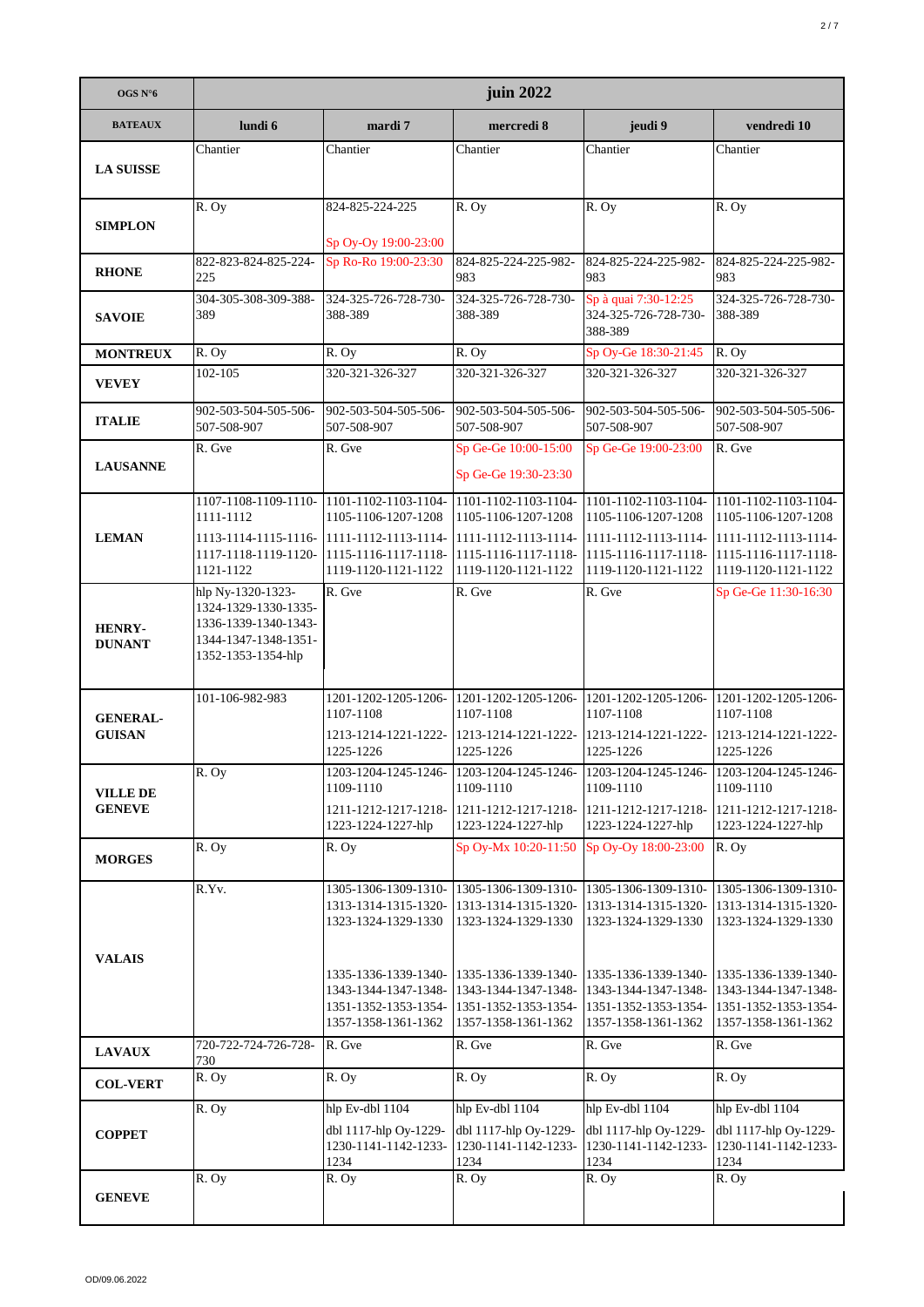| OGS $N^{\circ}6$                 | juin 2022                                                                           |                                                                                                                                  |                                                                                                                                             |                                                                                                                                                                                       |                                                                                                                   |  |
|----------------------------------|-------------------------------------------------------------------------------------|----------------------------------------------------------------------------------------------------------------------------------|---------------------------------------------------------------------------------------------------------------------------------------------|---------------------------------------------------------------------------------------------------------------------------------------------------------------------------------------|-------------------------------------------------------------------------------------------------------------------|--|
| <b>BATEAUX</b>                   | samedi 11                                                                           | dimanche 12                                                                                                                      | lundi 13                                                                                                                                    | mardi 14                                                                                                                                                                              | mercredi 15                                                                                                       |  |
|                                  | Chantier                                                                            | Chantier                                                                                                                         | Chantier                                                                                                                                    | <b>Chantier</b>                                                                                                                                                                       | Chantier                                                                                                          |  |
| <b>LA SUISSE</b>                 |                                                                                     |                                                                                                                                  |                                                                                                                                             |                                                                                                                                                                                       |                                                                                                                   |  |
| <b>SIMPLON</b>                   | Sp Ge-Ge 9:15-12:55                                                                 | R. Gve                                                                                                                           | R. Gve                                                                                                                                      | Sp Ge-Ge 18:00-22:15                                                                                                                                                                  | Sp Ge-Ge 18:30-22:30                                                                                              |  |
| <b>RHONE</b>                     | 822-823-824-825-224-<br>225                                                         | 822-823-824-825-224-<br>225                                                                                                      | Chantier                                                                                                                                    | Sp Vv-Vv 18:35-20:35                                                                                                                                                                  | 824-825-224-225-982-<br>983                                                                                       |  |
| <b>SAVOIE</b>                    | 304-305-308-309-388-<br>389                                                         | 304-305-308-309-388-<br>389                                                                                                      | 324-325-726-728-730-<br>388-389                                                                                                             | 324-325-726-728-730-<br>388-389                                                                                                                                                       | 324-325-726-728-730-<br>388-389                                                                                   |  |
| <b>MONTREUX</b>                  | Sp Ge-Ge 9:00-12:30                                                                 | Sp Oy-Oy 12:00-15:45                                                                                                             | Sp Oy-Oy 19:00-23:00                                                                                                                        | R. Oy                                                                                                                                                                                 | R. Oy                                                                                                             |  |
| <b>VEVEY</b>                     | 102-105                                                                             | $102 - 105$                                                                                                                      | 320-321-326-327                                                                                                                             | 320-321-326-327                                                                                                                                                                       | 320-321-326-327                                                                                                   |  |
| <b>ITALIE</b>                    | 902-503-504-505-506-<br>507-508-907<br>Sp Oy-Oy 20:30-23:00                         | 902-503-504-505-506-<br>507-508-907                                                                                              | 902-503-504-505-506-<br>507-508-907                                                                                                         | 902-503-504-505-506-<br>507-508-907                                                                                                                                                   | 902-503-504-505-506-<br>507-508-907                                                                               |  |
| <b>LAUSANNE</b>                  | Sp Ge-Ge 8:45-13:00                                                                 | R. Oy                                                                                                                            | 824-825-224-225-982-<br>983                                                                                                                 | 824-825-224-225-982-<br>983                                                                                                                                                           | Sp Vv-Vv 10:45-15:15                                                                                              |  |
| <b>LEMAN</b>                     | 1101-1102-1103-1104-<br>1105-1106-1107-1108-<br>1109-1110                           | 1107-1108-1109-1110-<br>1111-1112                                                                                                | 1101-1102-1103-1104-<br>1105-1106-1207-1208                                                                                                 | 1101-1102-1103-1104-<br>1105-1106-1207-1208                                                                                                                                           | 1101-1102-1103-1104-<br>1105-1106-1207-1208                                                                       |  |
|                                  | 1111-1112-1113-1114-<br>1115-1116-1117-1118-<br>1119-1120-1121-1122                 | $1113 - 1114 - 1115 - 1116$<br>1117-1118-1119-1120-<br>1121-1122                                                                 | $1111 - 1112 - 1113 - 1114$<br>1115-1116-1117-1118-<br>1119-1120-1121-1122                                                                  | 1111-1112-1113-1114-<br>1115-1116-1117-1118-<br>1119-1120-1121-1122                                                                                                                   | 1111-1112-1113-1114-<br>1115-1116-1117-1118-<br>1119-1120-1121-1122                                               |  |
| <b>HENRY-</b><br><b>DUNANT</b>   | Sp Bel-Bel 9:15-13:00                                                               | R. Gve                                                                                                                           | R. Gve                                                                                                                                      | R. Gve                                                                                                                                                                                | R. Gve                                                                                                            |  |
| <b>GENERAL-</b><br><b>GUISAN</b> | 101-106-982-983                                                                     | 101-106-982-983                                                                                                                  | 1107-1108<br>1213-1214-1221-1222-                                                                                                           | 1201-1202-1205-1206- 1201-1202-1205-1206- 1201-1202-1205-1206-<br>1107-1108<br>1213-1214-1221-1222-                                                                                   | 1107-1108<br>1213-1214-1221-1222-                                                                                 |  |
| <b>VILLE DE</b><br><b>GENEVE</b> | R. Oy                                                                               | R. Oy                                                                                                                            | 1225-1226<br>1203-1204-1245-1246-<br>1109-1110<br>1211-1212-1217-1218-<br>1223-1224-1227-hlp                                                | 1225-1226<br>1203-1204-1245-1246-<br>1109-1110<br>1223-1224-1227-hlp                                                                                                                  | 1225-1226<br>1203-1204-1245-1246-<br>1109-1110<br>1211-1212-1217-1218- 1211-1212-1217-1218-<br>1223-1224-1227-hlp |  |
| <b>MORGES</b>                    | Sp Bell-Bell 5:30-14:15 Doublures N3                                                |                                                                                                                                  | Sp Oy-Ev 18:30-22:30                                                                                                                        | Sp Oy-Oy 18:30-21:30                                                                                                                                                                  | R. Ov                                                                                                             |  |
| <b>VALAIS</b>                    | hlp Ny-1320-1323-<br>1324-1329-1330-1335-<br>1336-1339-1340-1343-<br>1352-1353-1354 | hlp Ny-1320-1323-<br>1324-1329-1330-1335-<br>1336-1339-1340-1343-<br>1344-1347-1348-1351- 1344-1347-1348-1351-<br>1352-1353-1354 | 1305-1306-1309-1310-<br>1313-1314-1315-1320-<br>1323-1324-1329-1330<br>1335-1336-1339-1340-<br>1343-1344-1347-1348-<br>1351-1352-1353-1354- | 1305-1306-1309-1310- 1305-1306-1309-1310-<br>1313-1314-1315-1320-<br>1323-1324-1329-1330<br>1335-1336-1339-1340- 1335-1336-1339-1340-<br>1343-1344-1347-1348-<br>1351-1352-1353-1354- | 1313-1314-1315-1320-<br>1323-1324-1329-1330<br>1343-1344-1347-1348-<br>1351-1352-1353-1354-                       |  |
|                                  | 720-722-724-726-728-                                                                | 720-722-724-726-728-                                                                                                             | 1357-1358-1361-1362<br>Sp Ge-Ge 18:45-21:45                                                                                                 | 1357-1358-1361-1362<br>R. Gve                                                                                                                                                         | 1357-1358-1361-1362<br>R. Gve                                                                                     |  |
| <b>LAVAUX</b>                    | 730                                                                                 | 730                                                                                                                              |                                                                                                                                             |                                                                                                                                                                                       |                                                                                                                   |  |
| <b>COL-VERT</b>                  | R. Oy                                                                               | R. Oy                                                                                                                            | R. Oy                                                                                                                                       | R. Oy                                                                                                                                                                                 | R. Oy                                                                                                             |  |
| <b>COPPET</b>                    | 1205-1206-1207-1208-<br>1211-1212<br>1213-1214-1221-1222-<br>1225-1226-1141-1142    | R. Oy                                                                                                                            | hlp Ev-dbl 1104<br>dbl 1117-hlp Oy-1229-<br>1230-1141-1142-1233-<br>1234                                                                    | hlp Ev-dbl 1104<br>dbl 1117-hlp Oy-1229-<br>1230-1141-1142-1233-<br>1234                                                                                                              | hlp Ev-dbl 1104<br>dbl 1117-hlp Oy-1229-<br>1230-1141-1142-1233-<br>1234                                          |  |
| <b>GENEVE</b>                    | <b>Doublures N3</b>                                                                 | R. Oy                                                                                                                            | R. Oy                                                                                                                                       | R. Oy                                                                                                                                                                                 | R. Oy                                                                                                             |  |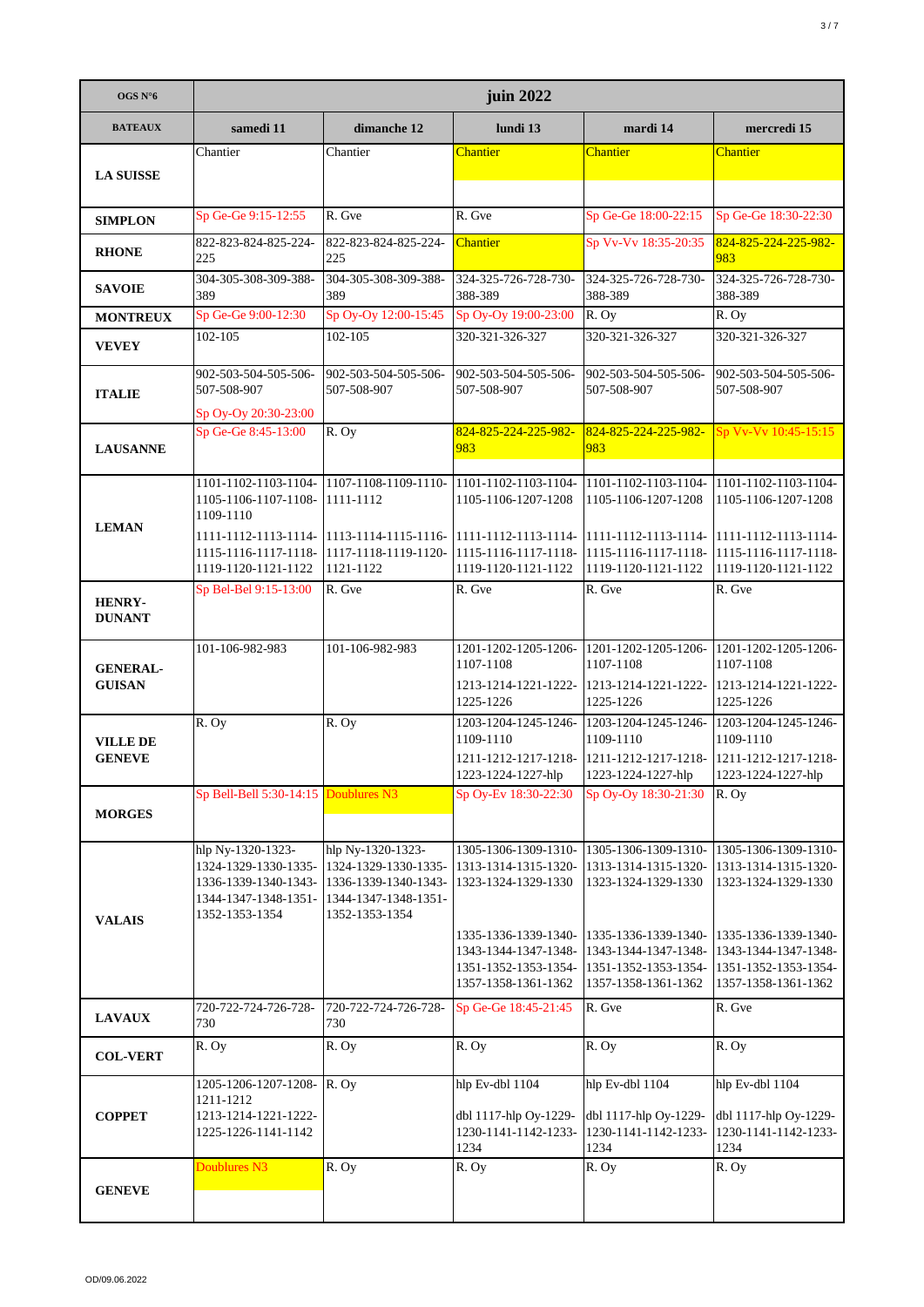| OGS N°6                          | juin 2022                                                                                   |                                                                                             |                                                                                        |                                                                                                                  |                                                                                        |  |
|----------------------------------|---------------------------------------------------------------------------------------------|---------------------------------------------------------------------------------------------|----------------------------------------------------------------------------------------|------------------------------------------------------------------------------------------------------------------|----------------------------------------------------------------------------------------|--|
| <b>BATEAUX</b>                   | jeudi 16                                                                                    | vendredi 17                                                                                 | samedi 18                                                                              | dimanche 19                                                                                                      | lundi 20                                                                               |  |
|                                  | Chantier                                                                                    | <b>Chantier</b>                                                                             | <b>Chantier</b>                                                                        | <b>Chantier</b>                                                                                                  | Chantier                                                                               |  |
| <b>LA SUISSE</b>                 |                                                                                             |                                                                                             |                                                                                        |                                                                                                                  |                                                                                        |  |
| <b>SIMPLON</b>                   | R. Gve                                                                                      | R. Gve                                                                                      | R. Gve                                                                                 | 102-105-384-385                                                                                                  | 102-105-384-385                                                                        |  |
| <b>RHONE</b>                     | 824-825-224-225-982-                                                                        | Sp Oy-Oy 17:45-23:45                                                                        | Sp Oy-Oy 19:00-23:00                                                                   | 200-201-202-203-206-                                                                                             | 200-201-202-203-206-                                                                   |  |
|                                  | 983<br>324-325-726-728-730-                                                                 | 324-325-726-728-730-                                                                        | 304-305-308-309-388-                                                                   | 207<br>304-305-308-309-388-                                                                                      | 207<br>304-305-308-309-388-                                                            |  |
| <b>SAVOIE</b>                    | 388-389<br>R. Oy                                                                            | 388-389<br>Sp Oy-Ch 15:30-17:00                                                             | 389<br>Sp à quai Oy 16:30-                                                             | 389<br>204-205-487-488                                                                                           | 389<br>204-205-487-488                                                                 |  |
| <b>MONTREUX</b>                  |                                                                                             |                                                                                             | 18:00                                                                                  |                                                                                                                  |                                                                                        |  |
| <b>VEVEY</b>                     | 320-321-326-327                                                                             | 320-321-326-327                                                                             | 102-105<br>hlp Gve-Bvt                                                                 | 901-802-803-804-805-<br>806-807-906                                                                              | 901-802-803-804-805-<br>806-807-906                                                    |  |
| <b>ITALIE</b>                    | 902-503-504-505-506-<br>507-508-907                                                         | 902-503-504-505-506-<br>507-508-907                                                         | 902-503-504-505-506-<br>507-508-907                                                    | 902-503-504-505-506-<br>507-508-907                                                                              | 902-503-504-505-506-<br>507-508-907                                                    |  |
| <b>LAUSANNE</b>                  | Sp Ny-Ny 18:05-23:05                                                                        | 824-825-224-225-982-<br>983                                                                 | 822-823-824-825-224-<br>225                                                            | 101-106-982-983                                                                                                  | 101-106-982-983                                                                        |  |
|                                  |                                                                                             |                                                                                             |                                                                                        |                                                                                                                  |                                                                                        |  |
|                                  | 1101-1102-1103-1104-<br>1105-1106-1207-1208                                                 | 1101-1102-1103-1104-<br>1105-1106-1207-1208                                                 | 1101-1102-1103-1104-<br>1105-1106-1107-1108-<br>1109-1110                              | 1105-1106-1107-1108-<br>1109-1110-1111-1112                                                                      | 1101-1102-1103-1104-<br>1105-1106-1207-1208                                            |  |
| <b>LEMAN</b>                     | 1111-1112-1113-1114-<br>1115-1116-1117-1118-<br>1119-1120-1121-1122                         | $1111-1112-1113-1114-1111-1112-1113-1114-$<br>1115-1116-1117-1118-<br>1119-1120-1121-1122   | 1115-1116-1117-1118-<br>1119-1120-1121-1122                                            | 1113-1114-1115-1116- 11111-1112-1113-1114-<br>1117-1118-1119-1120- 1115-1116-1117-1118-<br>1121-1122             | 1119-1120-1121-1122                                                                    |  |
| <b>HENRY-</b><br><b>DUNANT</b>   | R. Gve                                                                                      | R. Gve                                                                                      | Sp Gve-Gve 19:30-1:30 R. Gve                                                           |                                                                                                                  | R. Gve                                                                                 |  |
| <b>GENERAL-</b>                  | 1201-1202-1205-1206-<br>1107-1108                                                           | 1201-1202-1205-1206-<br>1107-1108                                                           | 101-106-982-983                                                                        | 403-404-1221-1222                                                                                                | 1201-1202-1205-1206-<br>1107-1108.                                                     |  |
| <b>GUISAN</b>                    | 1213-1214-1221-1222-<br>1225-1226                                                           | 1213-1214-1221-1222-<br>1225-1226                                                           |                                                                                        |                                                                                                                  | 1221-1222-1225-1226                                                                    |  |
|                                  | 1109-1110                                                                                   | 1203-1204-1245-1246- 1203-1204-1245-1246- R. Oy<br>1109-1110                                |                                                                                        |                                                                                                                  | 1203-1204-1245-1246-<br>1109-1110                                                      |  |
| <b>VILLE DE</b><br><b>GENEVE</b> | 1223-1224-1227-hlp<br>Oy                                                                    | 1211-1212-1217-1218- 1211-1212-1217-1218-<br>1223-1224-1227-hlp<br>Oy                       |                                                                                        | 1223-1224-1227-hlp<br>Oy                                                                                         | 1211-1212-1213-1214- 1211-1212-1213-1214-<br>1223-1224-1227-hlp<br>Oy                  |  |
| <b>MORGES</b>                    | Sp Mg-Ev 16:15-17:15                                                                        | R. Oy                                                                                       | R. Oy                                                                                  | R. Oy                                                                                                            | R. Oy                                                                                  |  |
|                                  | 1305-1306-1309-1310-                                                                        | 1305-1306-1309-1310-                                                                        | hlp Ny-1320-1323-                                                                      | 1315-1322-1325-1326-                                                                                             | 1305-1306-1309-1310-                                                                   |  |
|                                  | 1313-1314-1315-1320-<br>1323-1324-1329-1330                                                 | 1313-1314-1315-1320-<br>1323-1324-1329-1330                                                 | 1324-1329-1330-1335-<br>1336-1339-1340-1343-<br>1344-1347-1348-1351-<br>1352-1353-1354 | 1329-1330-1337-1338                                                                                              | 1313-1314-1315-1322-<br>1325-1329-1330                                                 |  |
| <b>VALAIS</b>                    | 1335-1336-1339-1340-<br>1343-1344-1347-1348-<br>1351-1352-1353-1354-<br>1357-1358-1361-1362 | 1335-1336-1339-1340-<br>1343-1344-1347-1348-<br>1351-1352-1353-1354-<br>1357-1358-1361-1362 |                                                                                        | 1341-1342-1345-1348- 1337-1338-1341-1342-<br>1351-1352-1353-1354-<br>1357-1358-1361-1362-<br>1367-1368-1369-1370 | 1343-1345-1348-1351-<br>1352-1353-1354-1357-<br>1358-1361-1362-1367-<br>1368-1369-1370 |  |
| <b>LAVAUX</b>                    | Sp Ny-Ny 17:30-20:30                                                                        | R. Gve                                                                                      | 720-722-724-726-728-<br>730                                                            | 700-702-706-708-710-<br>712                                                                                      | 700-702-706-708-710-<br>712                                                            |  |
| <b>COL VERT</b>                  | R. Oy                                                                                       | R. Oy                                                                                       | R. Oy                                                                                  | 1320-1323-1324-1327-<br>1332-1335-1336-1339-<br>1340-1343-1344-1347                                              | 1320-1323-1324-1327-<br>1332-1335-1336-1339-<br>1340-1343-1344-1347                    |  |
|                                  | hlp Ev-dbl 1104                                                                             | hlp Ev-dbl 1104                                                                             | 1205-1206-1207-1208-<br>1211-1212                                                      | 1207-1208-1209-1210                                                                                              | hlp Ev-dbl 1104-1209-<br>1210                                                          |  |
| <b>COPPET</b>                    | dbl 1117-hlp Oy-1229-<br>1230-1141-1142-1233-<br>1234                                       | dbl 1117-hlp Oy-1229-<br>1230-1141-1142-1233-<br>1234                                       | 1213-1214-1221-1222-<br>1225-1226-1141-1142                                            | 1217-1218-1225-1226-<br>1229-1230-1141-1142-<br>1233-1234                                                        | dbl 1117-hlp 1217-<br>1218-Oy-1229-1230-<br>1141-1142-1233-1234-                       |  |
| <b>GENEVE</b>                    | R. Oy                                                                                       | R. Oy                                                                                       | R. Oy                                                                                  | R. Oy                                                                                                            | R. Oy                                                                                  |  |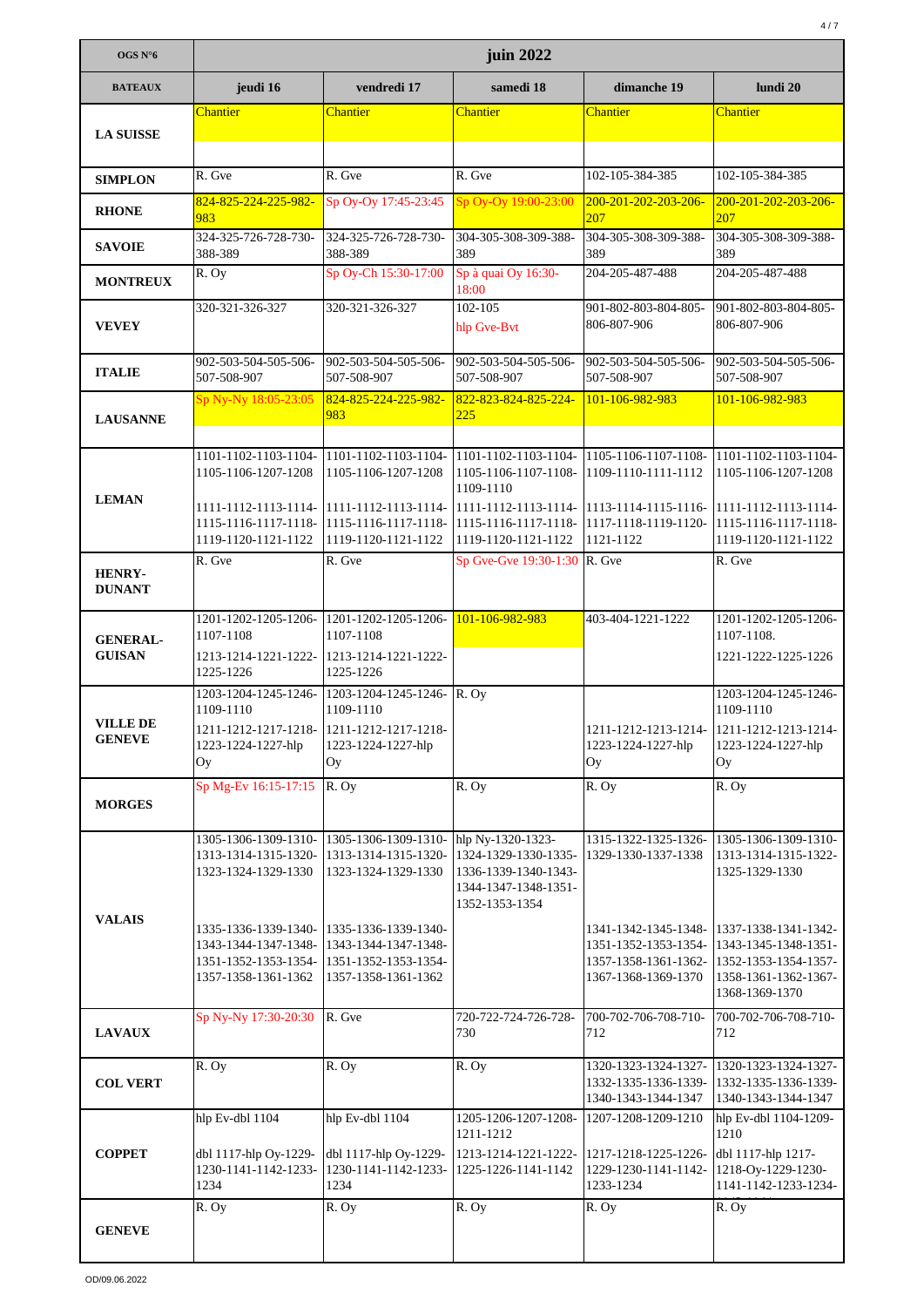| OGS $N^{\circ}6$                 | 5/7<br>juin 2022                                                                                               |                                                                                                                |                                                                                                                |                                                                                                                |                                                                                                      |  |
|----------------------------------|----------------------------------------------------------------------------------------------------------------|----------------------------------------------------------------------------------------------------------------|----------------------------------------------------------------------------------------------------------------|----------------------------------------------------------------------------------------------------------------|------------------------------------------------------------------------------------------------------|--|
| <b>BATEAUX</b>                   | mardi 21                                                                                                       | mercredi 22                                                                                                    | jeudi 23                                                                                                       | vendredi 24                                                                                                    | samedi 25                                                                                            |  |
|                                  | Chantier                                                                                                       | Chantier                                                                                                       | Chantier                                                                                                       | Chantier                                                                                                       | Chantier                                                                                             |  |
| <b>LA SUISSE</b>                 |                                                                                                                |                                                                                                                |                                                                                                                |                                                                                                                |                                                                                                      |  |
| <b>SIMPLON</b>                   | 102-105-384-385                                                                                                | 102-105-384-385                                                                                                | 102-105-384-385                                                                                                | 102-105-384-385                                                                                                | 102-105-384-385                                                                                      |  |
| <b>RHONE</b>                     | 200-201-202-203-206-<br>207                                                                                    | 200-201-202-203-206-<br>207                                                                                    | 200-201-202-203-206-<br>207                                                                                    | 200-201-202-203-206-<br>207                                                                                    | 200-201-202-203-206-<br>207                                                                          |  |
| <b>SAVOIE</b>                    | 304-305-308-309-388-<br>389                                                                                    | 304-305-308-309-388-<br>389                                                                                    | 304-305-308-309-388-<br>389                                                                                    | 304-305-308-309-388-<br>389                                                                                    | 304-305-308-309-388-<br>389                                                                          |  |
| <b>MONTREUX</b>                  | 204-205-487-488                                                                                                | 204-205-487-488                                                                                                | 204-205-487-488                                                                                                | 204-205-487-488                                                                                                | 204-205-487-488                                                                                      |  |
| <b>VEVEY</b>                     | 901-802-803-804-805-<br>806-807-906                                                                            | 901-802-803-804-805-<br>806-807-906                                                                            | 901-802-803-804-805-<br>806-807-906                                                                            | 901-802-803-804-805-<br>806-807-906                                                                            | 901-802-803-804-805-<br>806-807-906                                                                  |  |
| <b>ITALIE</b>                    | 902-503-504-505-506-<br>507-508-907                                                                            | 902-503-504-505-506-<br>507-508-907                                                                            | 902-503-504-505-506-<br>507-508-907                                                                            | 902-503-504-505-506-<br>507-508-907                                                                            | 902-503-504-505-506-<br>507-508-907                                                                  |  |
|                                  | 101-106-982-983                                                                                                | Sp Oy-Oy 10:30-16:35                                                                                           | R. Oy                                                                                                          | R. Ov                                                                                                          | Sp Oy-Oy 18:00-00:00                                                                                 |  |
| <b>LAUSANNE</b>                  |                                                                                                                |                                                                                                                |                                                                                                                |                                                                                                                |                                                                                                      |  |
|                                  | 1101-1102-1103-1104-<br>1105-1106-1207-1208                                                                    | 1101-1102-1103-1104-<br>1105-1106-1207-1208                                                                    | 1101-1102-1103-1104-<br>1105-1106-1207-1208                                                                    | 1101-1102-1103-1104-<br>1105-1106-1207-1208                                                                    | 1101-1102-1103-1104-<br>1105-1106-1107-1108-<br>1109-1110                                            |  |
| <b>LEMAN</b>                     | 1111-1112-1113-1114-<br>1115-1116-1117-1118-<br>1119-1120-1121-1122                                            | 1111-1112-1113-1114-<br>1115-1116-1117-1118-<br>1119-1120-1121-1122                                            | 1111-1112-1113-1114-<br>1115-1116-1117-1118-<br>1119-1120-1121-1122                                            | 1111-1112-1113-1114-<br>1115-1116-1117-1118-<br>1119-1120-1121-1122                                            | 1111-1112-1113-1114-<br>1115-1116-1117-1118-<br>1119-1120-1121-1122                                  |  |
| <b>HENRY-</b>                    | Sp Ge-Ge 11:30-17:00<br>hlp Oy                                                                                 | 101-106-982-983                                                                                                | 101-106-982-983                                                                                                | 101-106-982-983                                                                                                | 101-106-982-983                                                                                      |  |
| <b>DUNANT</b>                    |                                                                                                                |                                                                                                                |                                                                                                                |                                                                                                                |                                                                                                      |  |
|                                  | 1201-1202-1205-1206-                                                                                           | 1201-1202-1205-1206-                                                                                           | 1201-1202-1205-1206- 1201-1202-1205-1206-                                                                      |                                                                                                                | 403-404-1221-1222                                                                                    |  |
| <b>GENERAL-</b><br><b>GUISAN</b> | 1107-1108.<br>1221-1222-1225-1226                                                                              | 1107-1108.<br>1221-1222-1225-1226                                                                              | 1107-1108.<br>1221-1222-1225-1226                                                                              | 1107-1108.<br>1221-1222-1225-1226                                                                              |                                                                                                      |  |
|                                  | 1203-1204-1245-1246-<br>1109-1110                                                                              | 1203-1204-1245-1246-<br>1109-1110                                                                              | 1203-1204-1245-1246-<br>1109-1110                                                                              | 1203-1204-1245-1246-<br>1109-1110                                                                              | 1211-1212-1213-1214-<br>1223-1224-1227-hlp                                                           |  |
| <b>VILLE DE</b><br><b>GENEVE</b> | 1223-1224-1227-hlp                                                                                             | 1211-1212-1213-1214- 1211-1212-1213-1214- 1211-1212-1213-1214- 1211-1212-1213-1214-<br>1223-1224-1227-hlp      | 1223-1224-1227-hlp                                                                                             | 1223-1224-1227-hlp                                                                                             | Oy                                                                                                   |  |
|                                  | Oy<br>R. Oy                                                                                                    | Oy<br>$\overline{R}$ . Oy                                                                                      | Oy<br>Sp Oy-Oy 13:30-16:30                                                                                     | Oy<br>Sp Vv-Vv 11:00-14:30                                                                                     | R. Oy                                                                                                |  |
| <b>MORGES</b>                    |                                                                                                                |                                                                                                                |                                                                                                                |                                                                                                                |                                                                                                      |  |
|                                  | 1305-1306-1309-1310-<br>1313-1314-1315-1322-<br>1325-1329-1330                                                 | 1305-1306-1309-1310-<br>1313-1314-1315-1322-<br>1325-1329-1330                                                 | 1305-1306-1309-1310-<br>1313-1314-1315-1322-<br>1325-1329-1330                                                 | 1305-1306-1309-1310-<br>1313-1314-1315-1322-<br>1325-1329-1330                                                 | 1309-1310-1313-1314-<br>1315-1322-1325-1326-<br>1329-1330-1337-1338                                  |  |
| <b>VALAIS</b>                    | 1337-1338-1341-1342-<br>1343-1345-1348-1351-<br>1352-1353-1354-1357-<br>1358-1361-1362-1367-<br>1368-1369-1370 | 1337-1338-1341-1342-<br>1343-1345-1348-1351-<br>1352-1353-1354-1357-<br>1358-1361-1362-1367-<br>1368-1369-1370 | 1337-1338-1341-1342-<br>1343-1345-1348-1351-<br>1352-1353-1354-1357-<br>1358-1361-1362-1367-<br>1368-1369-1370 | 1337-1338-1341-1342-<br>1343-1345-1348-1351-<br>1352-1353-1354-1357-<br>1358-1361-1362-1367-<br>1368-1369-1370 | 1341-1342-1343-1345-<br>1348-1351-1352-1353-<br>1354-1357-1358-1361-<br>1362-1367-1368-1369-<br>1370 |  |
| <b>LAVAUX</b>                    | 700-702-706-708-710-<br>712                                                                                    | 700-702-706-708-710-<br>712                                                                                    | 700-702-706-708-710-<br>712                                                                                    | 700-702-706-708-710-<br>712                                                                                    | 700-702-706-708-710-<br>712                                                                          |  |
| <b>COL VERT</b>                  | 1320-1323-1324-1327-<br>1332-1335-1336-1339-<br>1340-1343-1344-1347                                            | 1320-1323-1324-1327-<br>1332-1335-1336-1339-<br>1340-1343-1344-1347                                            | 1320-1323-1324-1327-<br>1332-1335-1336-1339-<br>1340-1343-1344-1347                                            | 1320-1323-1324-1327-<br>1332-1335-1336-1339-<br>1340-1343-1344-1347                                            | 1320-1323-1324-1327-<br>1332-1335-1336-1339-<br>1340-1343-1344-1347                                  |  |
| <b>COPPET</b>                    | R. Oy                                                                                                          | R. Oy                                                                                                          | R. Oy                                                                                                          | R. Oy                                                                                                          | R. Oy                                                                                                |  |
|                                  | hlp Ev-dbl 1104-1209-<br>1210                                                                                  | hlp Ev-dbl 1104-1209-<br>1210                                                                                  | hlp Ev-dbl 1104-1209-<br>1210                                                                                  | hlp Ev-dbl 1104-1209-<br>1210                                                                                  | 1203-1204-hlp Th-1206-<br>1207-1208-1209-1210                                                        |  |
| <b>GENEVE</b>                    | dbl 1117-hlp 1217-<br>1218-Oy-1229-1230-<br>1141-1142-1233-1234-<br>1143-1144                                  | dbl 1117-hlp 1217-<br>1218-Oy-1229-1230-<br>1141-1142-1233-1234-<br>1143-1144                                  | dbl 1117-hlp 1217-<br>1218-Oy-1229-1230-<br>1141-1142-1233-1234-<br>1143-1144                                  | dbl 1117-hlp 1217-<br>1218-Oy-1229-1230-<br>1141-1142-1233-1234-<br>1143-1144                                  | 1217-1218-1225-1226-<br>1229-1230-1141-1142-<br>1233-1234-1143-1144                                  |  |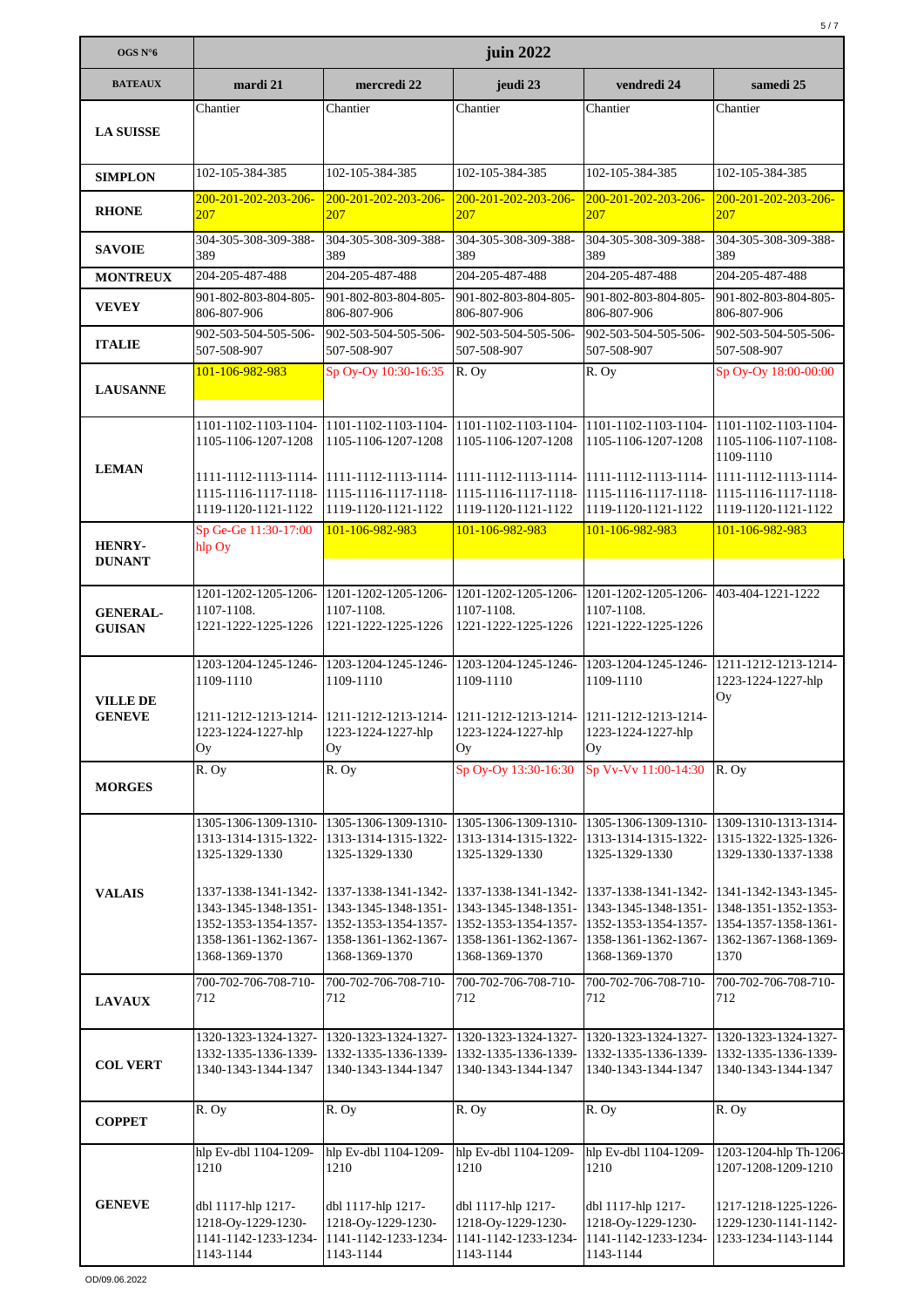| OGS N°6                          | juin 2022                                                                                   |                                                                                                                |                                                                                                                |                                                                                                                |                                                                                                                                                                               |  |
|----------------------------------|---------------------------------------------------------------------------------------------|----------------------------------------------------------------------------------------------------------------|----------------------------------------------------------------------------------------------------------------|----------------------------------------------------------------------------------------------------------------|-------------------------------------------------------------------------------------------------------------------------------------------------------------------------------|--|
| <b>BATEAUX</b>                   | dimanche 26                                                                                 | lundi 27                                                                                                       | mardi 28                                                                                                       | mercredi 29                                                                                                    | jeudi 30                                                                                                                                                                      |  |
| <b>LA SUISSE</b>                 | Chantier                                                                                    | 200-201-202-203-206-<br>207                                                                                    | 200-201-202-203-206-<br>207                                                                                    | 200-201-202-203-206-<br>207                                                                                    | 200-201-202-203-206-<br>207                                                                                                                                                   |  |
| <b>SIMPLON</b>                   | 102-105-384-385                                                                             | 102-105-384-385                                                                                                | 102-105-384-385                                                                                                | 102-105-384-385                                                                                                | 102-105-384-385                                                                                                                                                               |  |
| <b>RHONE</b>                     | 200-201-202-203-206-<br>207                                                                 | 101-106-982-983                                                                                                | 101-106-982-983                                                                                                | 101-106-982-983                                                                                                | 101-106-982-983                                                                                                                                                               |  |
| <b>SAVOIE</b>                    | 304-305-308-309-388-<br>389                                                                 | 304-305-308-309-388-<br>389                                                                                    | 304-305-308-309-388-<br>389                                                                                    | 304-305-308-309-388-<br>389                                                                                    | 304-305-308-309-388-<br>389                                                                                                                                                   |  |
| <b>MONTREUX</b>                  | 204-205-487-488                                                                             | 204-205-487-488                                                                                                | 204-205-487-488                                                                                                | 204-205-487-488                                                                                                | 204-205-487-488                                                                                                                                                               |  |
| <b>VEVEY</b>                     | 901-802-803-804-805-<br>806-807-906                                                         | 901-802-803-804-805-<br>806-807-906                                                                            | 901-802-803-804-805-<br>806-807-906                                                                            | 901-802-803-804-805-<br>806-807-906                                                                            | 901-802-803-804-805-<br>806-807-906                                                                                                                                           |  |
| <b>ITALIE</b>                    | 902-503-504-505-506-<br>507-508-907                                                         | 902-503-504-505-506-<br>507-508-907                                                                            | 902-503-504-505-506-<br>507-508-907                                                                            | 902-503-504-505-506-<br>507-508-907                                                                            | 902-503-504-505-506-<br>507-508-907                                                                                                                                           |  |
| <b>LAUSANNE</b>                  | Sp Yv-Yv 18:00-23:00                                                                        | R. Oy                                                                                                          | R. Oy                                                                                                          | R. Oy                                                                                                          | Sp Oy-Oy 14:30-17:30                                                                                                                                                          |  |
|                                  | 1105-1106-1107-1108-<br>1109-1110-1111-1112                                                 | 1101-1102-1103-1104-<br>1105-1106-1207-1208                                                                    | 1101-1102-1103-1104-<br>1105-1106-1207-1208                                                                    | 1101-1102-1103-1104-<br>1105-1106-1207-1208                                                                    | 1101-1102-1103-1104-<br>1105-1106-1207-1208                                                                                                                                   |  |
| <b>LEMAN</b>                     | 1113-1114-1115-1116- 11111-1112-1113-1114-<br>1117-1118-1119-1120-<br>1121-1122             | 1115-1116-1117-1118-<br>1119-1120-1121-1122                                                                    | 1111-1112-1113-1114-<br>1115-1116-1117-1118-<br>1119-1120-1121-1122                                            | 1115-1116-1117-1118-<br>1119-1120-1121-1122                                                                    | 1111-1112-1113-1114- 11111-1112-1113-1114-<br>1115-1116-1117-1118-<br>1119-1120-1121-1122                                                                                     |  |
| <b>HENRY-</b>                    | 101-106-982-983                                                                             | R. Gve                                                                                                         | R. Gve                                                                                                         | R. Gve                                                                                                         | R. Gve                                                                                                                                                                        |  |
| <b>DUNANT</b>                    |                                                                                             |                                                                                                                |                                                                                                                |                                                                                                                |                                                                                                                                                                               |  |
| <b>GENERAL-</b><br><b>GUISAN</b> | 403-404-1221-1222                                                                           | 1201-1202-1205-1206-<br>1107-1108                                                                              | 1201-1202-1205-1206-<br>1107-1108                                                                              | 1201-1202-1205-1206- 1201-1202-1205-1206-<br>1107-1108                                                         | 1107-1108                                                                                                                                                                     |  |
|                                  |                                                                                             | 1221-1222-1225-1226                                                                                            | 1221-1222-1225-1226                                                                                            | 1221-1222-1225-1226                                                                                            | 1221-1222-1225-1226                                                                                                                                                           |  |
| <b>VILLE DE</b>                  |                                                                                             | 1203-1204-1245-1246-<br>1109-1110                                                                              | 1203-1204-1245-1246-<br>1109-1110                                                                              | 1203-1204-1245-1246-<br>1109-1110                                                                              | 1203-1204-1245-1246-<br>1109-1110                                                                                                                                             |  |
| <b>GENEVE</b>                    | 1211-1212-1213-1214- 1211-1212-1213-1214-<br>1223-1224-1227-hlp                             | 1223-1224-1227-hlp                                                                                             | 1211-1212-1213-1214-<br>1223-1224-1227-hlp                                                                     | 1211-1212-1213-1214-<br>1223-1224-1227-hlp                                                                     | 1211-1212-1213-1214-<br>1223-1224-1227-hlp                                                                                                                                    |  |
| <b>MORGES</b>                    | $\overline{R}$ . Oy                                                                         | R. Oy                                                                                                          | $\overline{R}$ . Oy                                                                                            | $\overline{R}$ . Oy                                                                                            | $\overline{R}$ . Oy                                                                                                                                                           |  |
|                                  | 1315-1322-1325-1326-<br>1329-1330-1337-1338                                                 | 1305-1306-1309-1310-<br>1313-1314-1315-1322-<br>1325-1329-1330                                                 | 1305-1306-1309-1310-<br>1313-1314-1315-1322-<br>1325-1329-1330                                                 | 1305-1306-1309-1310- 1305-1306-1309-1310-<br>1313-1314-1315-1322- 1313-1314-1315-1322-<br>1325-1329-1330       | 1325-1329-1330                                                                                                                                                                |  |
| <b>VALAIS</b>                    | 1341-1342-1345-1348-<br>1351-1352-1353-1354-<br>1357-1358-1361-1362-<br>1367-1368-1369-1370 | 1337-1338-1341-1342-<br>1343-1345-1348-1351-<br>1352-1353-1354-1357-<br>1358-1361-1362-1367-<br>1368-1369-1370 | 1337-1338-1341-1342-<br>1343-1345-1348-1351-<br>1352-1353-1354-1357-<br>1358-1361-1362-1367-<br>1368-1369-1370 | 1337-1338-1341-1342-<br>1368-1369-1370                                                                         | 1337-1338-1341-1342-<br>1343-1345-1348-1351- 1343-1345-1348-1351-<br>1352-1353-1354-1357- 1352-1353-1354-1357-<br>1358-1361-1362-1367- 1358-1361-1362-1367-<br>1368-1369-1370 |  |
| <b>LAVAUX</b>                    | 700-702-706-708-710-<br>712                                                                 | 700-702-706-708-710-<br>712                                                                                    | 700-702-706-708-710-<br>712                                                                                    | 700-702-706-708-710-<br>712                                                                                    | 700-702-706-708-710-<br>712                                                                                                                                                   |  |
| <b>COL VERT</b>                  | 1320-1323-1324-1327-<br>1332-1335-1336-1339-<br>1340-1343-1344-1347                         | 1320-1323-1324-1327-<br>1332-1335-1336-1339-<br>1340-1343-1344-1347                                            | 1320-1323-1324-1327-<br>1332-1335-1336-1339-<br>1340-1343-1344-1347                                            | 1332-1335-1336-1339-<br>1340-1343-1344-1347                                                                    | 1320-1323-1324-1327- 1320-1323-1324-1327-<br>1332-1335-1336-1339-<br>1340-1343-1344-1347                                                                                      |  |
| <b>COPPET</b>                    | R. Oy                                                                                       | R. Oy                                                                                                          | R. Oy                                                                                                          | R. Oy                                                                                                          | R. Oy                                                                                                                                                                         |  |
| <b>GENEVE</b>                    | 1207-1208-1209-1210<br>1217-1218-1225-1226-<br>1229-1230-1141-1142-<br>1233-1234            | hlp Ev-dbl 1104-1209-<br>1210<br>dbl 1117-hlp 1217-<br>1218-Oy-1229-1230-<br>1141-1142-1233-1234-<br>1143-1144 | hlp Ev-dbl 1104-1209-<br>1210<br>dbl 1117-hlp 1217-<br>1218-Oy-1229-1230-<br>1141-1142-1233-1234-<br>1143-1144 | hlp Ev-dbl 1104-1209-<br>1210<br>dbl 1117-hlp 1217-<br>1218-Oy-1229-1230-<br>1141-1142-1233-1234-<br>1143-1144 | hlp Ev-dbl 1104-1209-<br>1210<br>dbl 1117-hlp 1217-<br>1218-Oy-1229-1230-<br>1141-1142-1233-1234-<br>1143-1144                                                                |  |